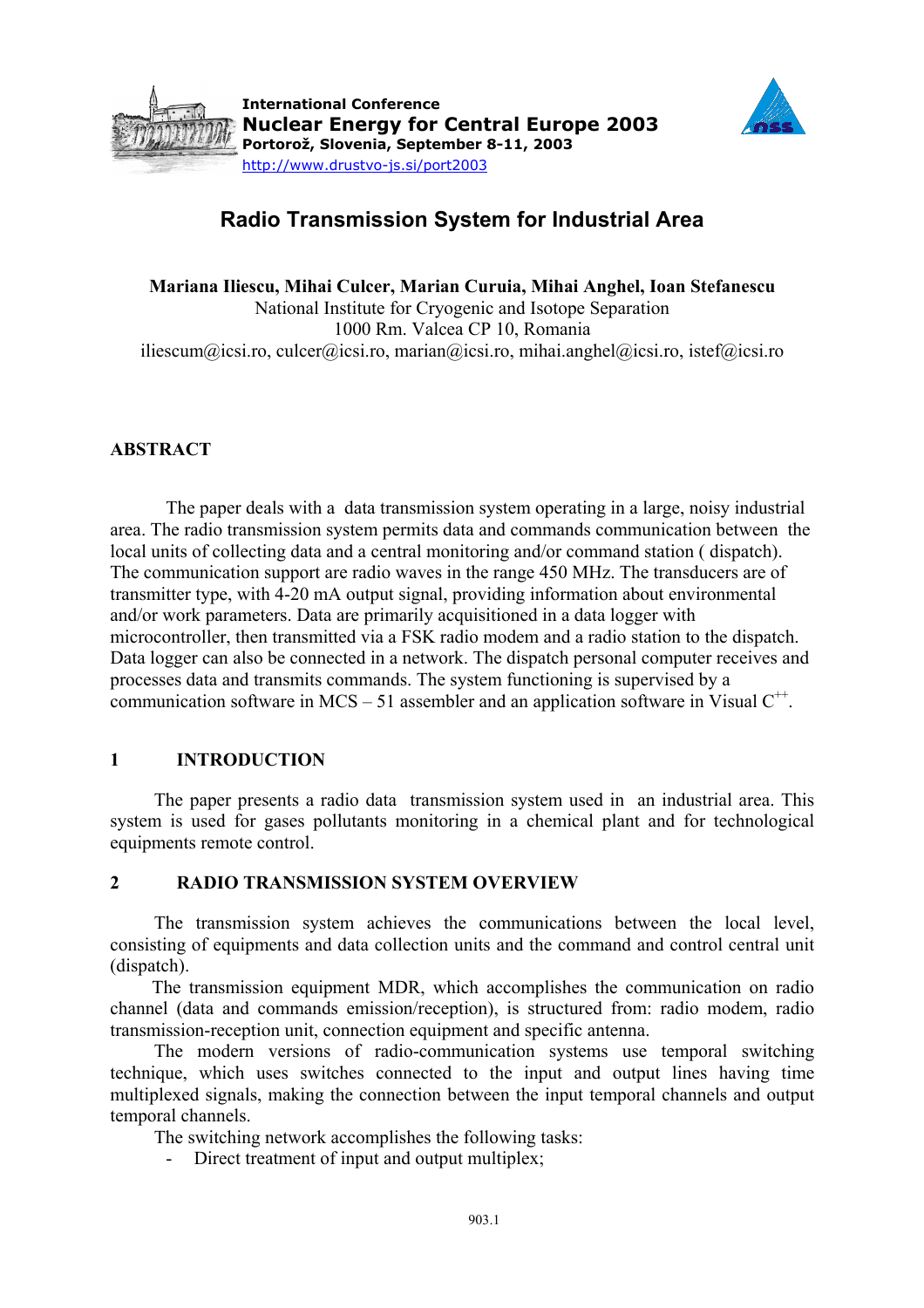Establishing of the right connection ways which are continuously modifying in time, function of the required connection for each communication channel, as could be seen in Fig.1. The first connection  $- (1)$ , switches a temporal channel of the input line A on a temporal channel of output line B, and the connection (2) switches a temporal channel of input line (A) on a channel of output line C.



Fig. 1 Connection ways establishing

The temporal switching can be accomplished in a "synchronous" way or a "nonsynchronous" way. The "non-synchronous" way, named also "package switching", is characterized by the transmission of information by data packages that are non-synchronized. These data packages could have various lengths. In order to guarantee the non-synchronous transmission, it is necessary to achieve the bit synchronization. Considering that, in absence of data packages necessary to be transmitted, synchronization words will be transmitted on the line. The checking of data packages is accomplished by the limitation signs (D), which are positioned before and after every data package. These limitation signs could be used as synchronization words. To control the traffic of these data packages, a label is associated to every package, which could allow the identifying of the right way of this package.

The structure of such a data transmission is shown schematically in Fig.2.



Synchronous words transmitted in absence of useful data

Fig.2 The structure of the "package switching" data transmission

The non-synchronous temporal switch accomplishes the following tasks:

 -analyzes the received package label in order to determine the right transmission way for the package; function of the controlling mode of the way, could be considered the change of this label;

- controls the data packages way to the proper output multiplex;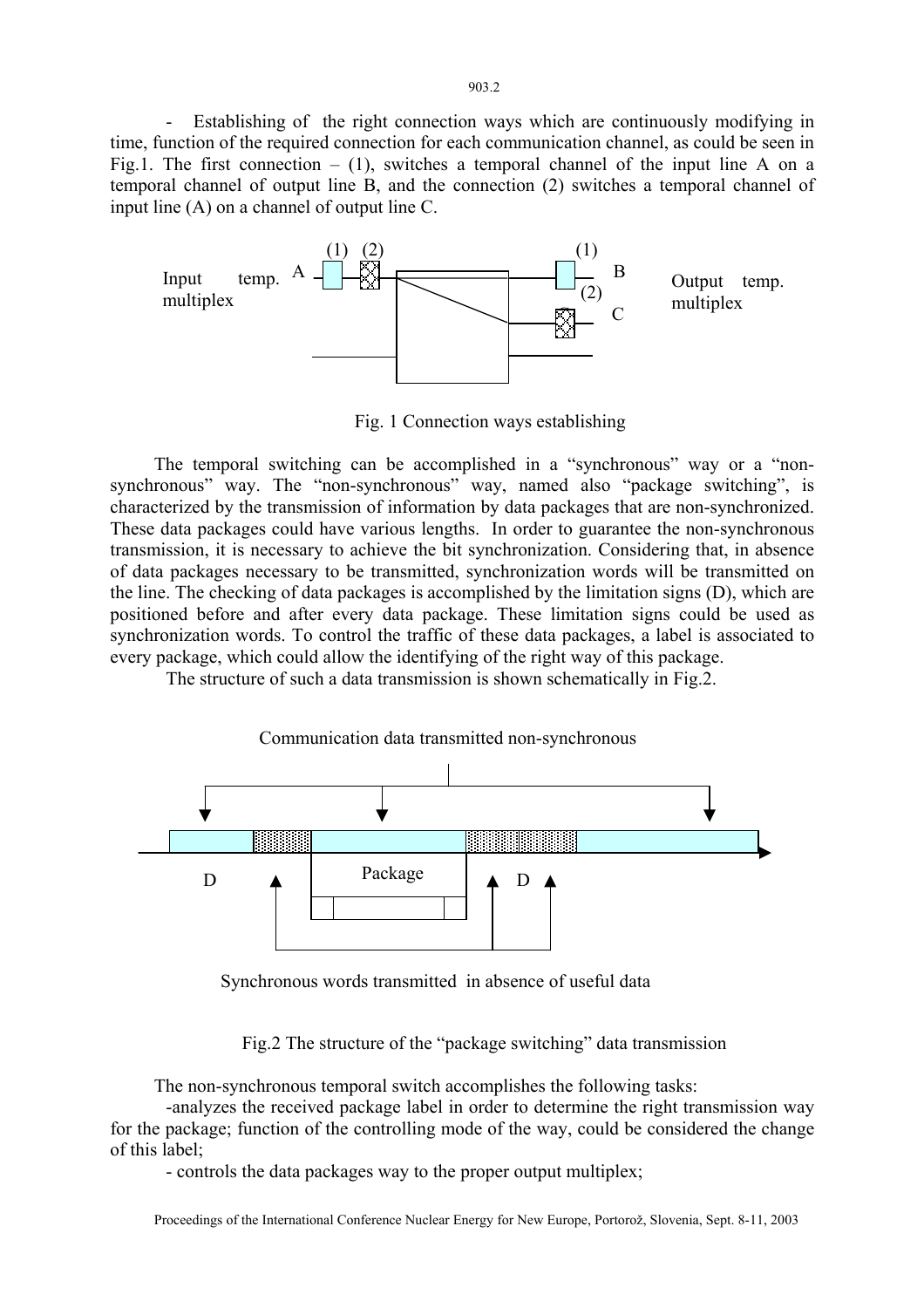- accomplishes the time multiplexing of the packages for an output multiplex.

## **2.1 Radio modem**

The radio modem broadcasts the information by binary packages. The binary information transmission way by radio is similar to data transmission way by an usual modem. When radio data would be received by a radio modem, this modem recreates the adequate signal at the computer serial port, and therefore, the received data will be identically to the sent data.

The complete configuration must contain the modulation- demodulation unit (which is modem it-self) and the radio transmission unit (receiving-emitting station with antenna).

There are two different possible data transfer ways: synchronous and non-synchronous. Synchronous transmission by modems is usually achieved by the following procedure: the modems gather different characters groups in a memory buffer, where these characters will be prepared to be transmitted as a stream. In order to transmit this data stream, a complete synchronization between modems has to be made. This is achieved by special characters sending, the synchronizing words. When the two modems clocks will be synchronized, the data stream is transmitted.

 For the non-synchronous transmission way, the data are encoded in a pulses series, including a start and an end bit. The start bit is necessary to inform receiving modem that will follow the transmission of a character. Then will be sent the character, followed by an end bit, which signifies that the transfer is ended.

The block diagram of the radio modem is shown in Fig.3.



Fig.3 Block diagram of the radiomodem

Transmission is achieved by Frequency Shift Key (FSK) modulation technique, with a data transmission rate of 1200 bps. The used frequencies for transmission are 1200 Hz for "1"LOGIC and 1800 Hz for "0" LOGIC.

A typical digital data stream sequence and the adequate FSK signal is shown in Fig.4.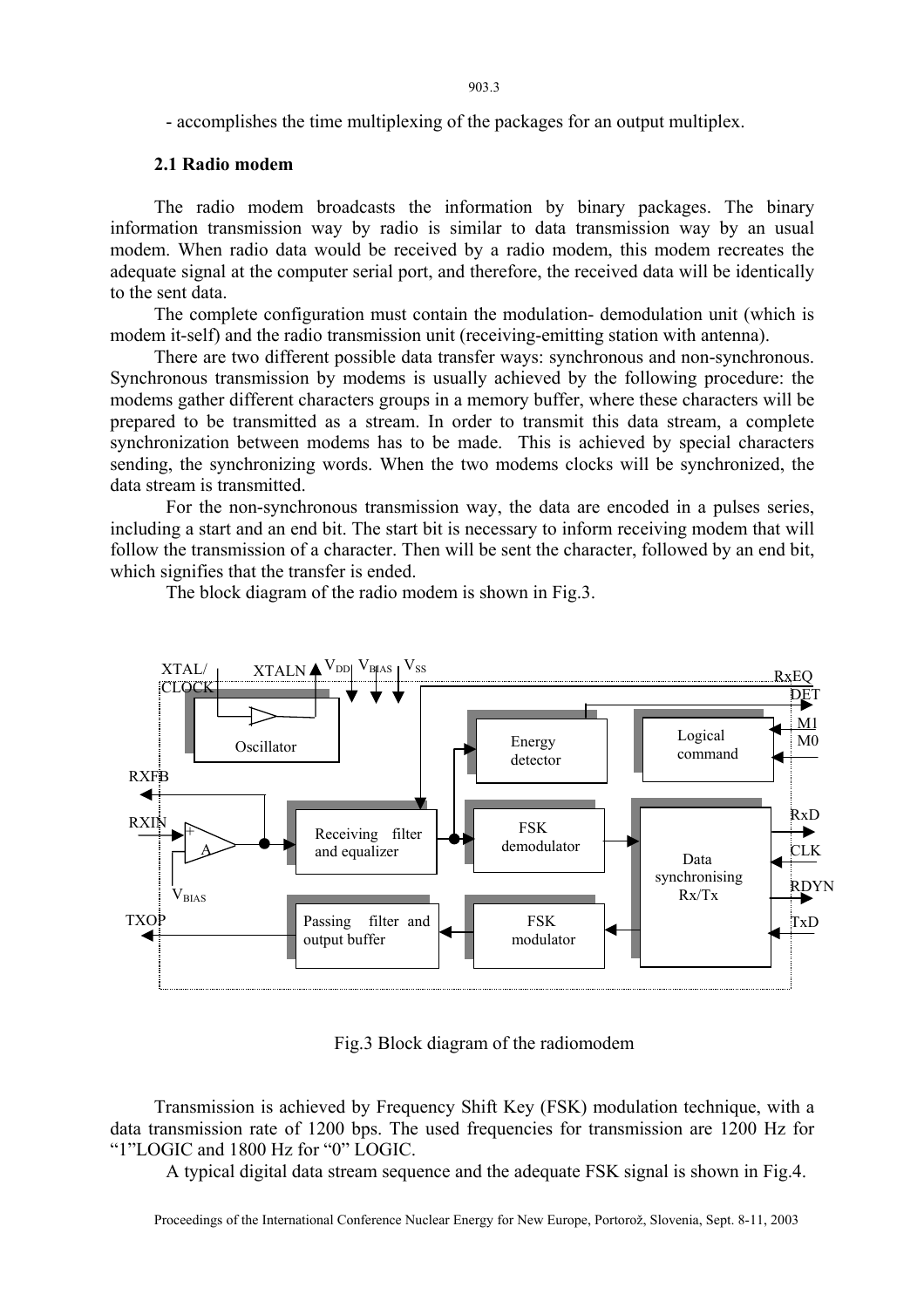

Fig 4. Digital data stream and the corresponding FSK signal

As could be seen,  $V_{Ti}$  is the transmitted voltage and  $V_{Ri}$  is the received voltage. An important advantage of the FSK modulating technique is that the signal amplitude is not affected by the distance of data transmission. The transmitted data are organized in frames containing 166 bits, structured as is presented in Fig.5. At 1200 bps, the frame period is 0.1383 s.

| $\alpha$ rn | $\sim$ $\sim$ | Data | Control |
|-------------|---------------|------|---------|
| ືື          | υı            |      | bits    |
|             |               |      |         |

Fig.5 Transmitted data frame structure

 Synchronizing bit (SB) is accomplished by a succession of "1" and "0" , on a 15 bits field , and the synchronizing frame (SC) is accomplished by a 11 bits BARKER sequence. The information itself is transmitted in the next field, having 64 bits length, by 4 bits length hexadecimal words (16 words). The last field, of 76 bits length, contains the control information.

| Signal          |             | <b>Function</b>                            |  |
|-----------------|-------------|--------------------------------------------|--|
| <b>Name</b>     | <b>Type</b> |                                            |  |
| <b>XTAL/CLK</b> | I/P         | oscillator input                           |  |
| <b>XTALN</b>    | O/P         | oscillator output                          |  |
| M <sub>0</sub>  | I/P         | logical input for function mode setting    |  |
| M1              | I/P         | logical input for function mode setting    |  |
| <b>RXIN</b>     | I/P         | Rx input amplifier                         |  |
| <b>RXFB</b>     | O/P         | Rx output amplifier                        |  |
| <b>TXOP</b>     | O/P         | FSK generator output                       |  |
| $\rm V_{ss}$    | supply      | ground                                     |  |
| $V_{BIAS}$      | O/P         | Supply voltage, internally generated       |  |
| <b>RXEQ</b>     | I/P         | logical input for equalizer enable/disable |  |
| <b>TXD</b>      | I/P         | logical input for each FSK modulator input |  |
| <b>CLK</b>      | I/P         | Clock pulse                                |  |

Table 1 Radiomodem Signals

Proceedings of the International Conference Nuclear Energy for New Europe, Portorož, Slovenia, Sept. 8-11, 2003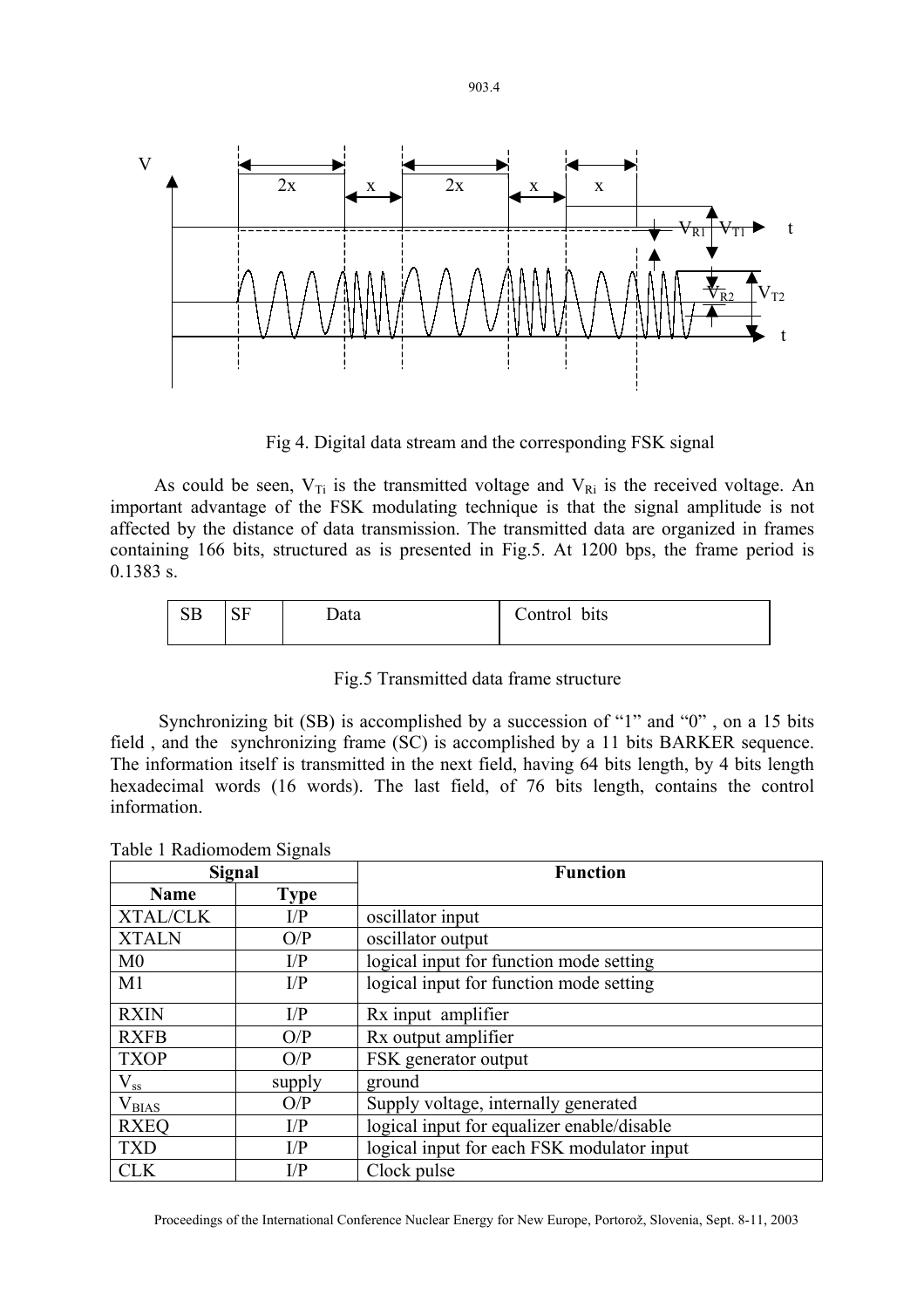| <b>RXD</b>  | O/P    | logical output for each FSK demodulator output |
|-------------|--------|------------------------------------------------|
| <b>DET</b>  | O/P    | Digit output for energy detector               |
| <b>RDYN</b> | O/P    | Data Ready output                              |
| V DD        | supply | Positive voltage                               |

In Table 1 are presented the required signals for the radiomodem work; I/P are input signals and O/P are output signals.

Operating mode depends of logical levels on M0 and M1 input like in Table 2.

| M1 | M0 |                |               | Synchronous data |
|----|----|----------------|---------------|------------------|
|    |    | 1200 bits/sec. | 75 bits/sec   |                  |
|    |    |                | 1200 bits/sec |                  |
|    |    | 1200 bits/sec  | off           |                  |
|    |    | Zero-power     |               | -                |

Table 2 Radiomodem operating mode dependence of M0 and M1 logical levels

We choose to work with data synchronising function Tx.

Data synchronising circuit for 1200bits/sec, uses microcontroller to load one bit to each pulse on CLK input. The pulse synchronization is not critical and is made by software. The circuit has two cascaded "one bit" registers. The first register input is connected to TDX signal, and the second register output supplies the FSK modulator. The second register is sampled with a 1200Hz signal, internally generated .

In Fig. 7 is presented FSK modulator working with data synchronization function Tx.



Fig. 7 Time diagram of FSK modulator working with data synchronization function Tx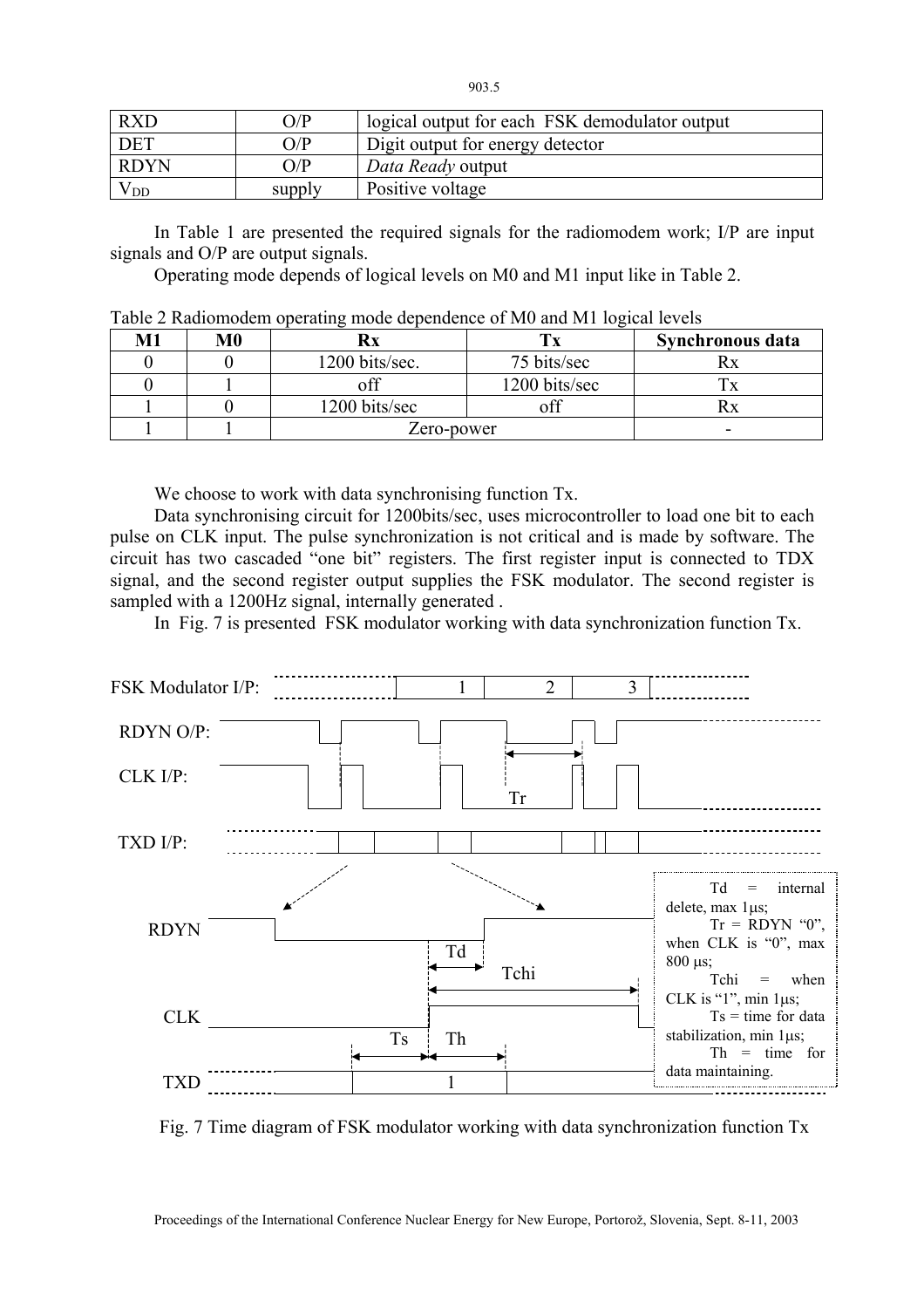#### **2.2 Radio transmission**

Data radio transmission system is designed for a radio communication in range of 450 MHz. For such systems, working in frequency range between 100MHz and 470MHz and having small output power (  $\leq 50W$ ), admitted frequency deviation is of  $50 \times 10^{-6}$  Hz. RF signal attenuation ( in dB) depends on:

- distance between transmitter and receiver.
- open visibility between transmitter and receiver antennae.
- antenna height.

If the distance between the two antennas is D and frequency of transmission is f, relationship for RF signal attenuation, L, in free space is [1] :

$$
L < dB> = 32,4+20LogF < MHz> + 20LogD < km>
$$
 (1)

For 448,525 MHz emission frequency the relationship becomes:

$$
L < dB > = 85,43 + 20 \text{LogD} < km
$$
\n
$$
\tag{2}
$$

Effective Isotropic Radiated Power (EIRP) [2] is the power broadcasted by antenna, equal to radio station output power, minus wires attenuation and plus antenna gain:

$$
EIRP = P_{out} - C_t + G_T \tag{3}
$$

Receiver input power level Si is:

 $S_i = P_{out} - C_t + G_t - P_1 + G_r - C_r$ 

where :  $P_{out}$  = transmitter output power <dBm>

 $C_t$  = transmission wires attenuation <dB>

 $G_t$  = transmission antenna gain <dBi>

- $G_r$  = receiver antenna gain <dBi>
- $P_1$  = route attenuation <dB>

 $C_r$  = receiver wires attenuation  $\langle dB \rangle$ 

 $P_s$  =receiver sensibility <dBm>

 $S_i$  = power level at receiver input  $\langle dBm \rangle$ 

One way to estimate the feasibility of the radio communication system is to establish the relationship between the power level at receiver input and its sensibility.

For:

- emission frequency  $f = 448,525 MHz$ ;

- radio station MOTOROLA GM 360 with output power  $P_{out} = 1 W (P_{out} = 30 dB)$ ;

- 10 m of wire between antennae and stations type RG214, with attenuation factor of 0,6dB/m;

-Yaggi antennae having the gain  $G_t = 18$  dB;

-maximum distance between the local equipment and the dispatch (transmitter and receiver) of 5 km;

-receiver sensibility,  $P_s$ = -84dBm.

$$
EIRP = P_{out} - C_t + G_t = 44dBm
$$
\n<sup>(5)</sup>